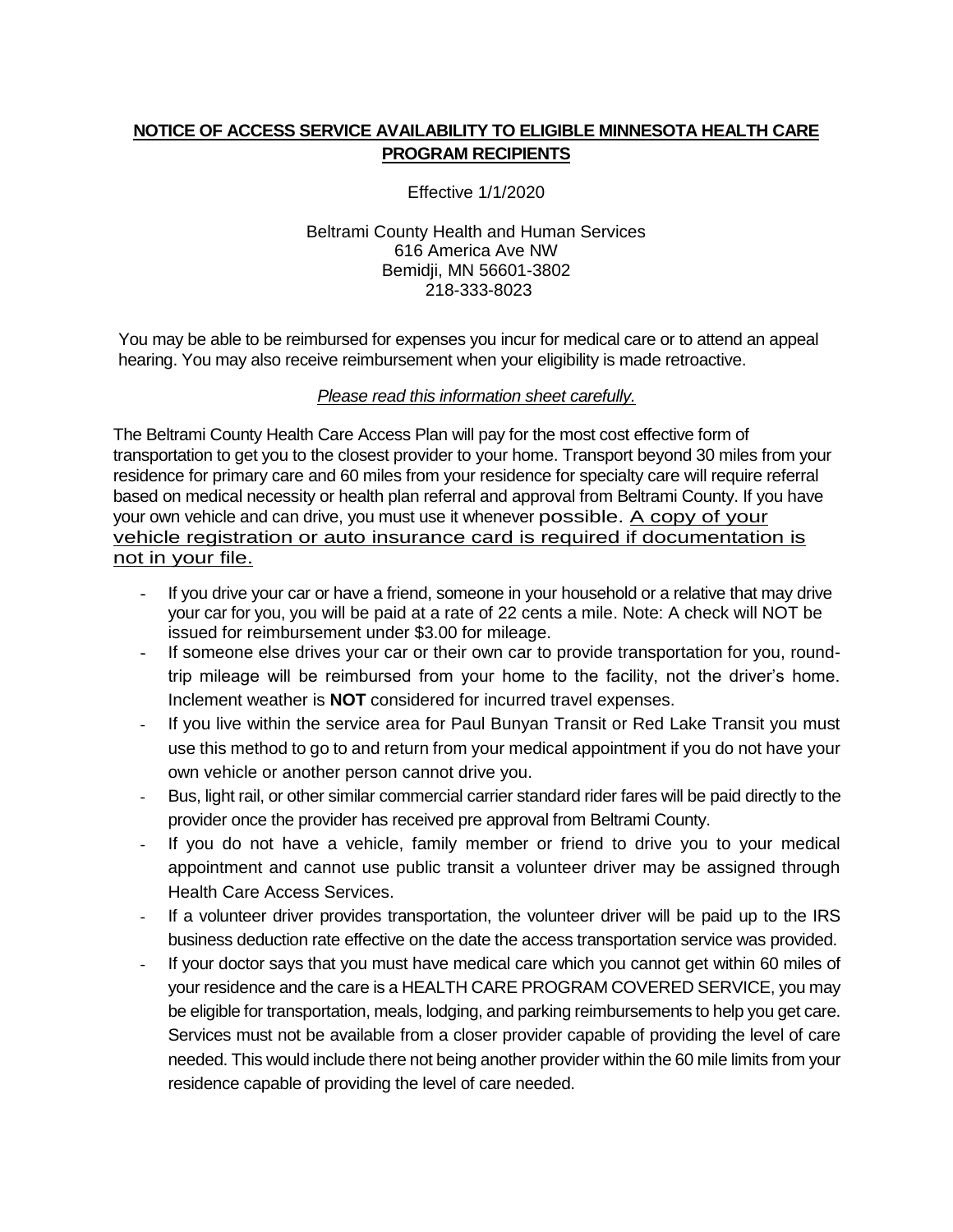- If someone must go with you to get necessary medical care (per physician or treatment plan documentation), they may also be reimbursed meals and lodging costs when also approved for you at the same rate. Medical Necessity for an additional person to travel with you will be monitored for yearly updates.
- You may also be eligible for reimbursement of transportation and related expenses during the months you were found to be eligible before the date you applied. Reimbursement must be requested within 90 days of being determined eligible for Medical Assistance.
- If you appeal a decision on your MA case, you are eligible for reimbursement of transportation, related ancillary service expenses and, if necessary, child care costs incurred while you are attending the appeal hearing.

# **TO GET PAID**

## **Prior Authorization for Health Care Access Service is required.**

**You must submit your request for medical transportation, lodging and meals no less than five business days in advance of your appointment. Failure to do so is not considered a medical emergency. You must include an appointment confirmation from the medical facility and a referral from a local physician when the appointment is more than 30 miles for primary care, or 60 miles for specialty care, from your residence.** 

**YOU MUST PROVIDE** receipts for meals, lodging, and parking, except for parking meters, proof of appointment attendance at the medical service and complete all areas on the reimbursement form including your signature. Provide trip mileage and state whether your car or another person's was used.

- Meals are paid up to the following amounts: Breakfast \$5.50, Lunch \$6.50, Dinner -\$8.00. Meals are considered prepared and must be consumed during the trip. You must be traveling 90+ miles one way from your home to be eligible for meals. Breakfast is from 6:00am – 11:00am, lunch is from 11:00am – 3:30pm and dinner is from 3:30pm - 7:00pm. Meal authorization depends on the appointment time out of the local area.
- Lodging must be prior authorized and is limited to \$50.00 per night. If you are able to leave home at 6:00 a.m. or later, in order to make an early a.m. appointment, the Agency will not authorize overnight lodging for the night preceding the appointment date (unless you provide a statement from your Health Care professional that explains why, medically, you are unable to travel on the day of your appointment). Medical Necessities for lodging will be monitored for yearly updates. **Lodging arrangements are not set up for medical appointments out of the local area by Beltrami County Health Care Access Services.** When scheduling your medical appointments, you may wish to consider travel time to and from your residence to the medical facility. Lodging can be reimbursed up to \$50.00 a night with prior authorization through Health Care Access Service.
- Parking fees will be paid at actual cost. The least costly parking option must be utilized. For example: single entry/exit rate vs weekly permit rate vs monthly permit rate, etc. as necessary for the health care appointment or services.

Recipients and other persons eligible for reimbursement for costs of transportation and other related services MUST submit to the Beltrami County Medical Assistance Transportation Specialist actual receipts for allowed expenses, proof of attendance at scheduled appointment and a completed reimbursement form. Reimbursement for MA access services will be made within 30 days of receipt of required documentation.